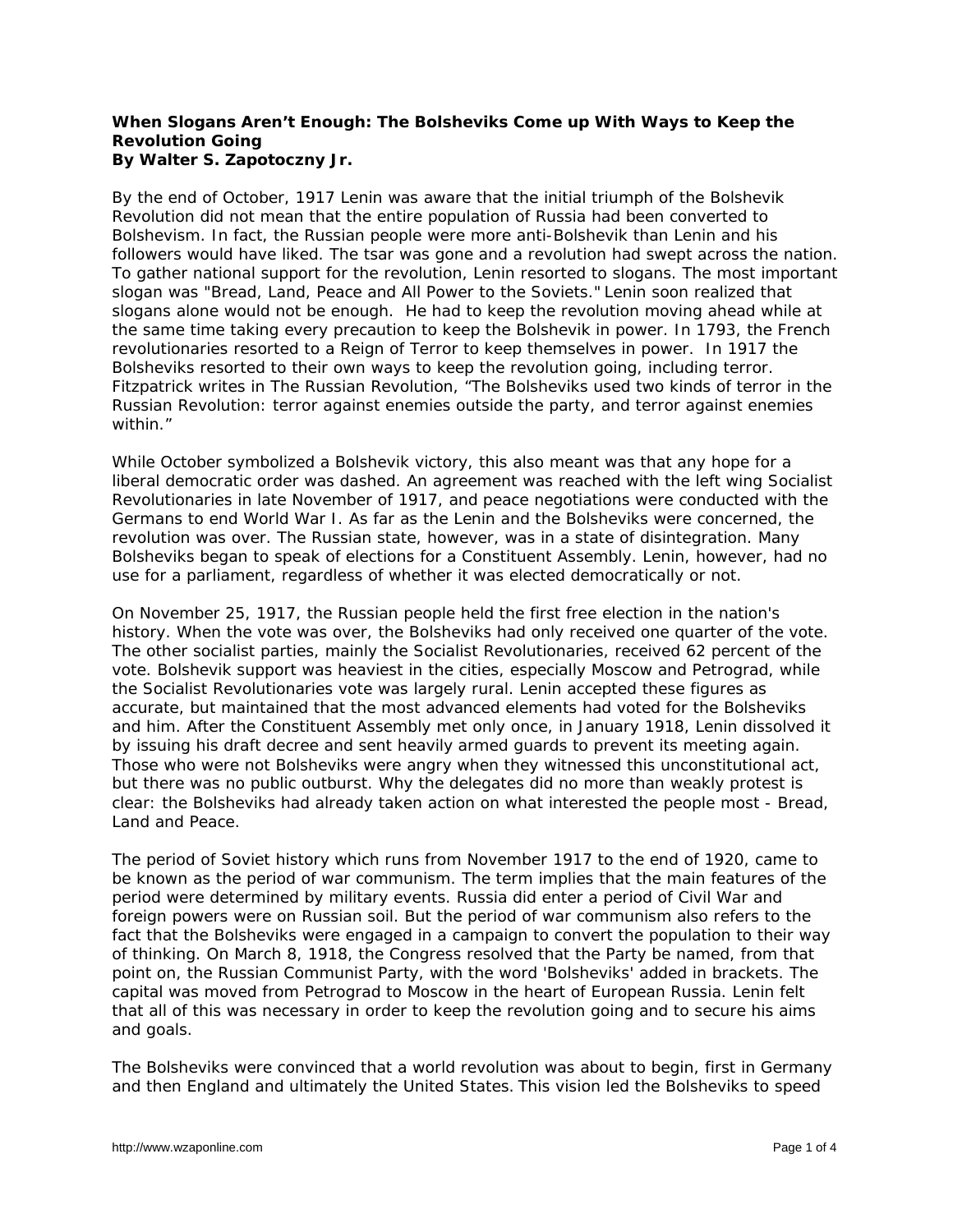up the construction of a socialist state in Russia. It also led them to take a more casual attitude toward international affairs. They expected the reign of capitalism to end shortly.

By 1920 the government had taken over all businesses employing more than ten workers. Labor was compulsory and strikes were outlawed. The state organized a barter system which replaced the free market. Internal trade was made illegal and only the government food commissary could buy and sell. Money disappeared as the state took over distribution and production. Church and state were separated by decree and judges were removed and replaced by members of the local soviets. Nine opposition parties were liquidated.

The Russian countryside was subjected to severe requisitioning by the government. It organized the poorer peasants against the *kulaks* (wealthy peasants). Bitter class hatred resulted in the villages and set the stage for a civil war in the countryside. Lenin knew he had to act to keep the revolution secure and to avoid a civil war. In December 1917 the All-Russian Extraordinary Commission for Fighting Counter-Revolution and Sabotage, better known by its acronym as the CHEKA, was set up. The organization established its headquarters in Lubyanka Street, Moscow. Lubyanka Street would be the end of the road for thousands of victims. It was not simply a prison but rather a complex system of offices and departments responsible for administering the vast bureaucratic empire known as state security. The CHEKA was ordered to act as the revolutionary conscience and to protect the revolution. By mid-1918, the CHEKA aimed its attention to whole sectors of society rather than individuals. In this way, Lenin hoped, counter-revolutionaries would be eliminated. Hated and feared by almost everyone, the concept of killing people, not because of what they had done, but because of who they were or who they knew was introduced by the CHEKA.

The government had to function, and the Bolsheviks knew this. They also knew that without direct experience, their task was going to be difficult. What made matters worse was the war. Lenin knew that peace was necessary in order for the Bolsheviks to govern. The Russians began to negotiate with the Germans and Austro-Hungarians, negotiations which dragged on until 1918, hoping that a revolution would break out in Germany. And on March 3, 1918, the Russians signed the treaty of Brest-Litovsk. This treaty deprived Russia of the entire Ukraine, the Baltic provinces, Finland and other territory that Russia had spent 300 years trying to acquire. One third of Russia's population was gone, 80 percent of its iron, and 90 percent of its coal. Many communists resigned in protest, as they could not accept peace with Germany. During the months which followed Brest-Litovsk, disorder in the countryside and class warfare was made worse by open Civil War.

The Treaty of Brest-Litovsk was judged a betrayal by the Allies and there was a sizable outcry within Russia itself. There were hundreds of army officers who had sacrificed a great deal in the war, and now it seemed the Bolsheviks had just given away everything they had fought for. To these men the Bolsheviks were German agents. Combining forces with the Cossacks, who feared the loss of their land and privileges, army officers formed the White Army to engage in a war against Trotsky's Red Army. Lacking sufficient organization, unable to coordinate their movements and torn apart by different political goals, the White Armies ultimately failed to challenge the Bolshevik government. Just the same, in the three years of civil war, the Whites posed a serious threat to Lenin and the Bolsheviks.

Thanks to the leadership of Trotsky, the Red Armies were victorious over the Whites. The White Army could never gain the support of the peasantry. They could have done this by reallocating the land, something which the Bolsheviks had always talked about. Instead, the Whites restored the property of landlords in areas they temporarily controlled. The peasantry, meanwhile, had enough of the Reds and the Whites. Furthermore, the White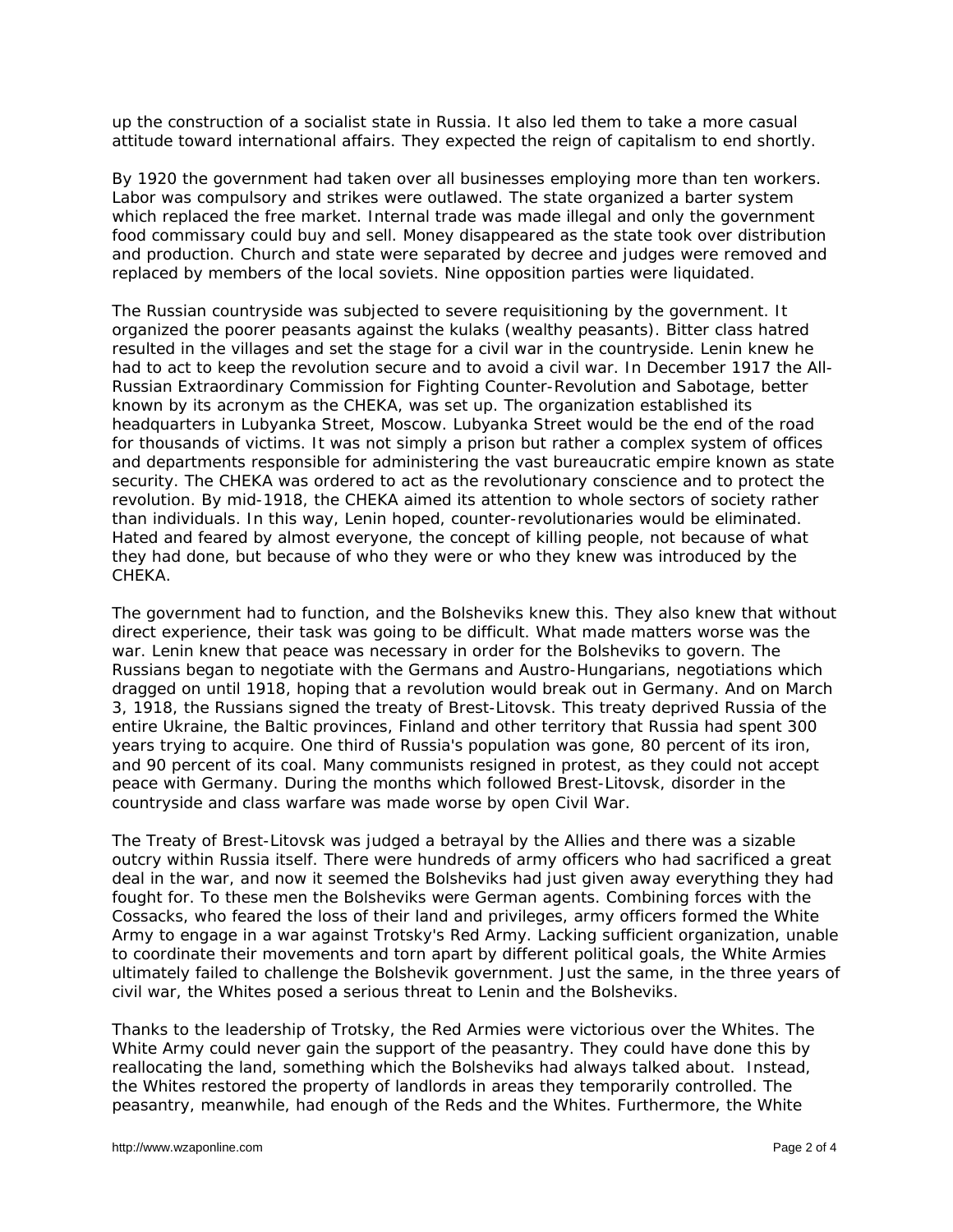Army lacked a skilled and highly organized command. Finally, the intervention of allied troops was ineffectual. When the allies threw their support behind the Whites, more harm was done than good. The Red Army could speak of themselves as the protectors of the nation while portraying the Whites as the agents of foreign governments.

The struggle for power in Russia did not end with the civil war. Food shortages were common and sanitation was non-existent. Class hatreds were exploited on an unparalleled scale. Industrial production stood at one eighth of its pre-1914 level. Agricultural output and the distribution of essential goods had broken down across the nation. The new Bolshevik regime was losing support as people tired of revolution. From 1914 Russia had been in turmoil as war, revolutions, famine, civil wars had plagued the nation. Industry and agriculture was crippled, the distribution of essentials was near breakdown and the communist regime under the Bolsheviks was in trouble. When a large-scale anarchist revolt broke out early in 1921 and could not be suppressed until mid-1922, Lenin himself became frightened about the future of his regime. The mutiny of the sailors at Kronstadt near Petrograd in March 1921 triggered a change in general policy. According to Fitzpatrick, the sailors called for, "...a true soviet republic of workers and peasants." These soviets (councils) were to be chosen by universal suffrage and secret ballot. They also agitated for free speech and assembly, the liberation of political prisoners and for the abolition of grain requisitioning. Trotsky came to believe that was what was needed was the education of the working class. Trotsky and others also realized that a European revolution was not going to take place. Governments across Europe were already persecuting Bolshevik sympathizers. The Bolshevik recognized that Russia would have to go the socialist revolution alone.

It was the Kronstadt incident that led directly to the adoption of the New Economic Policy (NEP) and an opportunity for the government. Lenin recognized the need for reconstruction. It was also necessary, thought Lenin, to appease the peasants and to avert the possibility of another Kronstadt. Since the world revolution never did take place, it was the resources from the capitalist west that were badly needed to assist Russian reconstruction. So, the adoption of NEP coincided with an Anglo-Russian trade treaty. Under NEP, the government stopped its policy of requisitioning the peasants' entire crop and instead began to take only what was needed to meet the minimum requirements of the army and urban workers. The peasants were still forced to pay a heavy tax but they were now allowed to sell the remainder of their crop. They could sell either privately or to the state. Peasant agriculture became capitalist and the profit motive reappeared. With NEP, the earlier policy of war communism was abandoned. In the end, NEP helped the rich peasant at the expense of the poorer peasant, who had become hired, landless laborers. Lenin himself described NEP as a partial return to capitalism and urged the communists to become good at business. Lenin even secured the services of American efficiency experts in order to speed up the development of Russian capitalism. He also admitted that it would probably take two or three decades for the peasant to be convinced that cooperative agriculture would be more efficient.

Over the course of five years, NEP allowed industrial and agricultural output to rise to its pre-war levels. In this sense, NEP did achieve economic recovery. But, NEP was also bitterly disliked by leading communists who saw it as a reversal of everything they believed. Those who took advantage of NEP were called NEP men and were often persecuted by hostile officials who tried to limit their profits, tax them heavily and drag them into court. To further complicate matters, there was a factional dispute within the Communist Party. One group favored the increase of private enterprise and supported NEP as the new road toward socialism. Another group favored the liquidation of NEP men and the *kulaks* and a return to Marxism at home and the fostering of world revolution.